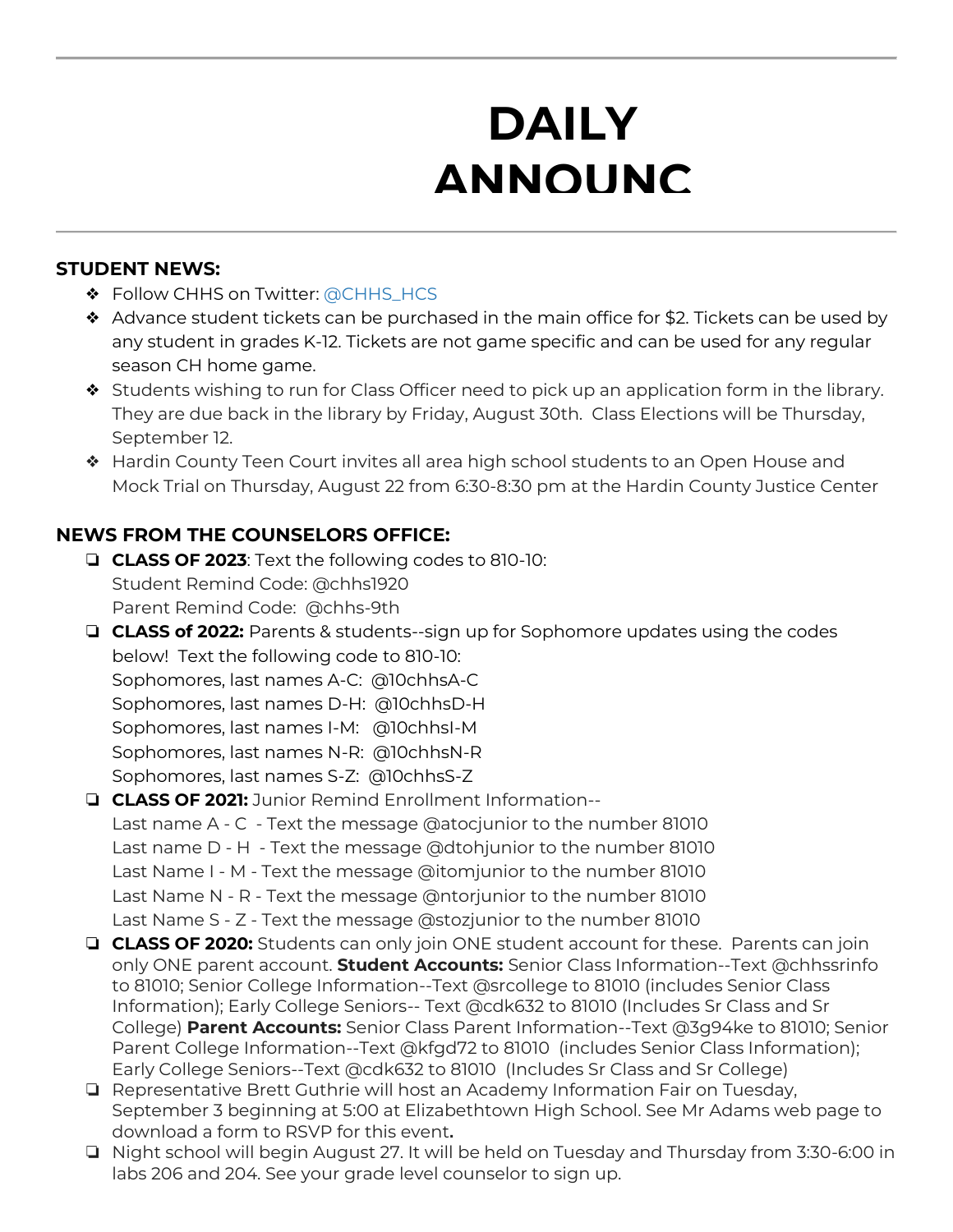# **DAILY ANNOUNC**

**EMENTS AND STRUCK SERVICES** 

#### **UPCOMING EVENTS:**

- August 29: Tux retakes for Seniors
- August 30: Drape retakes for Seniors
- September 2: No School/Holiday
- October 7-11: No School/Fall Break
- October 14: No school for students. PLD for faculty & staff

#### **CLUB NEWS:**

- → Anyone interested in joining the German Club should stop by Ms. Higdon's room 311 to pick up club applications and officer applications.
- $\rightarrow$  The Beta Club will have its first meeting on Friday (8/23) at the beginning of Power Hour in the big gym. Anyone interested in participating in Beta Club should plan to attend.
- → Any student interested in joining the Technology Student Association Club--1st informational meeting will be Wednesday, August 28th, during the 1st half of PowerHour in Mr. Pike's room (147). If you have any questions stop by Mr. Pike's room.
- → Anyone interested in joining the Game Club, should see Mr. Menendez in Room 129. The first meeting will be on Friday (August 23)-- the second half of Power Hour
- → Any student interested in joining the Spectrum Club should see Mrs. Heuer in Room 408. The first meeting is Wednesday (August 21st) during the second half of Power Hour in Room 408
- → Anyone interested in joining the Green Team, please see Mrs. Argueta in room 423 during Power Hour.
- → Anyone interested in joining the dance club should stop by room 133 to pick up an application. Tryouts will be held Thursday, August 22nd beginning at 3:45 pm. A physical is required.
- → Anyone interested in joining Y-Club needs to see Mrs. Meyer with their \$15 dues by August 30th. This will also be the date for our first club meeting.
- → Bruin Art Club: First meeting will be held August 28th during Power Hour, \$15 dues will be expected at that time.
- → Anyone interested in joining Pep Club needs to see Ms. Blair in room 136 with their \$10 dues by August 30th. Please do not come during class to join the club. The first meeting will be Friday, August 23rd during Power Hour.
- → CHHS Young Democrats--students interested in politics and current affairs are invited to join the Young Dems! See Mr. Mudd in room 306 or Ms. Tabb in the guidance office for more information or to pay club dues, which are \$10 this year. Stop by our table at the club